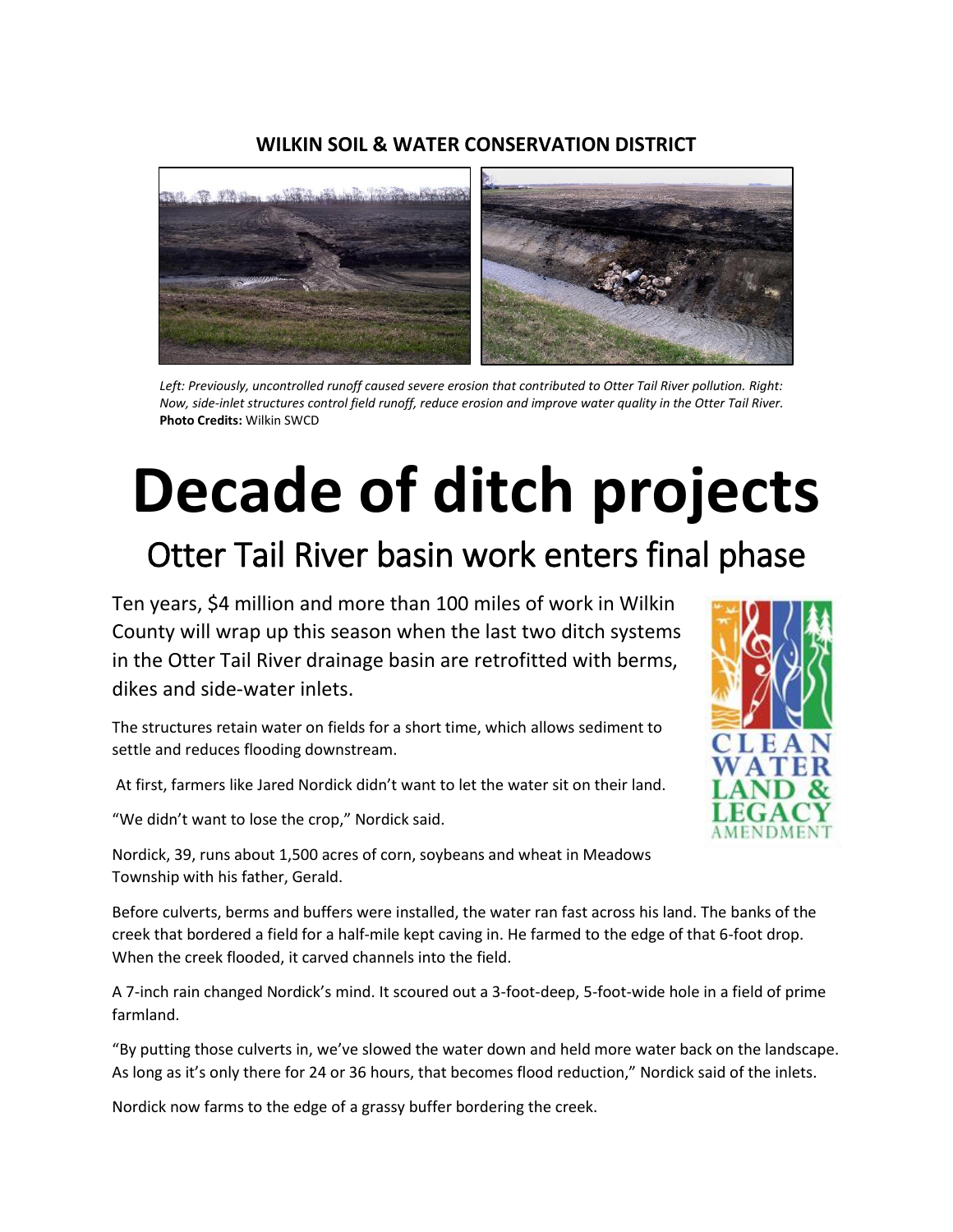A \$201,000 Clean Water Fund grant from the Minnesota Board of Water and Soil Resources will help to pay for the fifth and final phase of work in the Otter Tail River drainage basin, projected to cost \$440,000. Landowners who benefit from the project will pay the balance.

Since 2007, BWSR has awarded nearly \$983,000 to the Wilkin Soil & Water Conservation District for cost-share, incentives and marketing to improve water quality and reduce turbidity caused by sediment loading in the Lower Otter Tail River.

The final phase of the Wilkin SWCD project includes 45 side-inlet structures, 22 acres of buffer strips and 11 miles of continuous berm along county ditches 3-2 and 7-1.

As part of the project, Wilkin County in 2016 excavated sediment from a 6-mile stretch of County Ditch 3-2. The excavated sediment will be used to build the berm. Side-inlet structures will be installed, buffer strips seeded. Work will start on 5 miles of County Ditch 7-1.

"When moving water stops, whatever is carried in it settles out and it's redeposited back on the landscape. We're not holding water back for a period that would result in crop damage."

– Don Bajumpaa, Wilkin SWCD

"The work is becoming part of the ditch system, so the ditch system will maintain these things longterm," said Pete Waller, Detroit Lakes-based BWSR Board Conservationist.

Wilkin County will remain the ditch authority until retrofits are complete. Then authority will transfer to the Buffalo-Red River Watershed District.

Wilkin SWCD staff has worked with landowners to install best management practices in the Otter Tail system since 2007.

That year, with 2002 flood damage fresh in everyone's minds, Wilkin SWCD Manager Don Bajumpaa focused more on mitigating flood damage, less on water quality, when he presented the concept to landowners.

"Once we got the very first one done and the landowners could see and experience the way that it worked, we had people coming in begging us to do their ditches next," Bajumpaa said. "It steamrolled from there."

The SWCD staff has since worked with about 100 farmers within the Otter Tail River drainage basin.

"Once people recognized that they only had to deal with and handle their own water, that was appealing to them," Bajumpaa said.

Containing water field by field means land downstream no longer bears the brunt of flooding upstream.

## **MARY BOARD OF WATER**